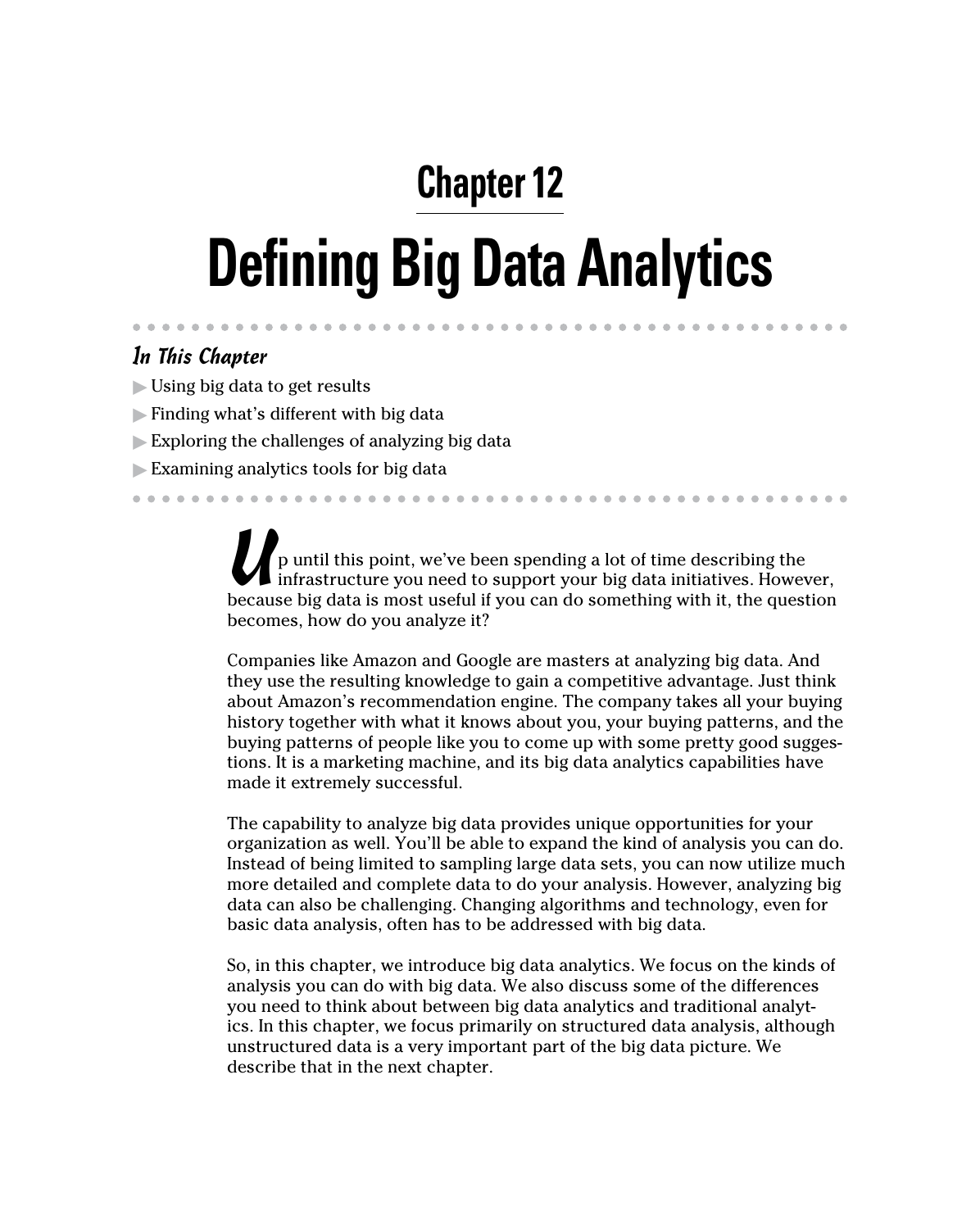## Using Big Data to Get Results

The first question that you need to ask yourself before you dive into big data analysis is what problem are you trying to solve? You may not even be sure of what you are looking for. You know you have lots of data that you think you can get valuable insight from. And certainly, patterns can emerge from that data before you understand why they are there.

If you think about it though, you're sure to have an idea of what you're interested in. For instance, are you interested in predicting customer behavior to prevent churn? Do you want to analyze the driving patterns of your customers for insurance premium purposes? Are you interested in looking at your system log data to ultimately predict when problems might occur? The kind of high-level problem is going to drive the analytics you decide to use. Alternately, if you're not exactly sure of the business problem you're trying to solve, maybe you need to look at areas in your business that need improvement. Even an analytics-driven strategy — targeted at the right area — can provide useful results with big data.

When it comes to analytics, you might consider a range of possible kinds, which are outlined in Table 12-1.

| <b>Table 12-1</b>                 | <b>Big Data Analysis</b>                                                                    |
|-----------------------------------|---------------------------------------------------------------------------------------------|
| <b>Analysis Type</b>              | <b>Description</b>                                                                          |
| Basic analytics for insight       | Slicing and dicing of data, reporting, simple visualiza-<br>tions, basic monitoring.        |
| Advanced analytics for<br>insight | More complex analysis such as predictive modeling<br>and other pattern-matching techniques. |
| Operationalized analytics         | Analytics become part of the business process.                                              |
| <b>Monetized analytics</b>        | Analytics are utilized to directly drive revenue.                                           |



Before you start analyzing your data, make sure that you've dealt with all preprocessing issues. These are covered in detail in Chapter 15.

### Basic analytics

Basic analytics can be used to explore your data, if you're not sure what you have, but you think something is of value. This might include simple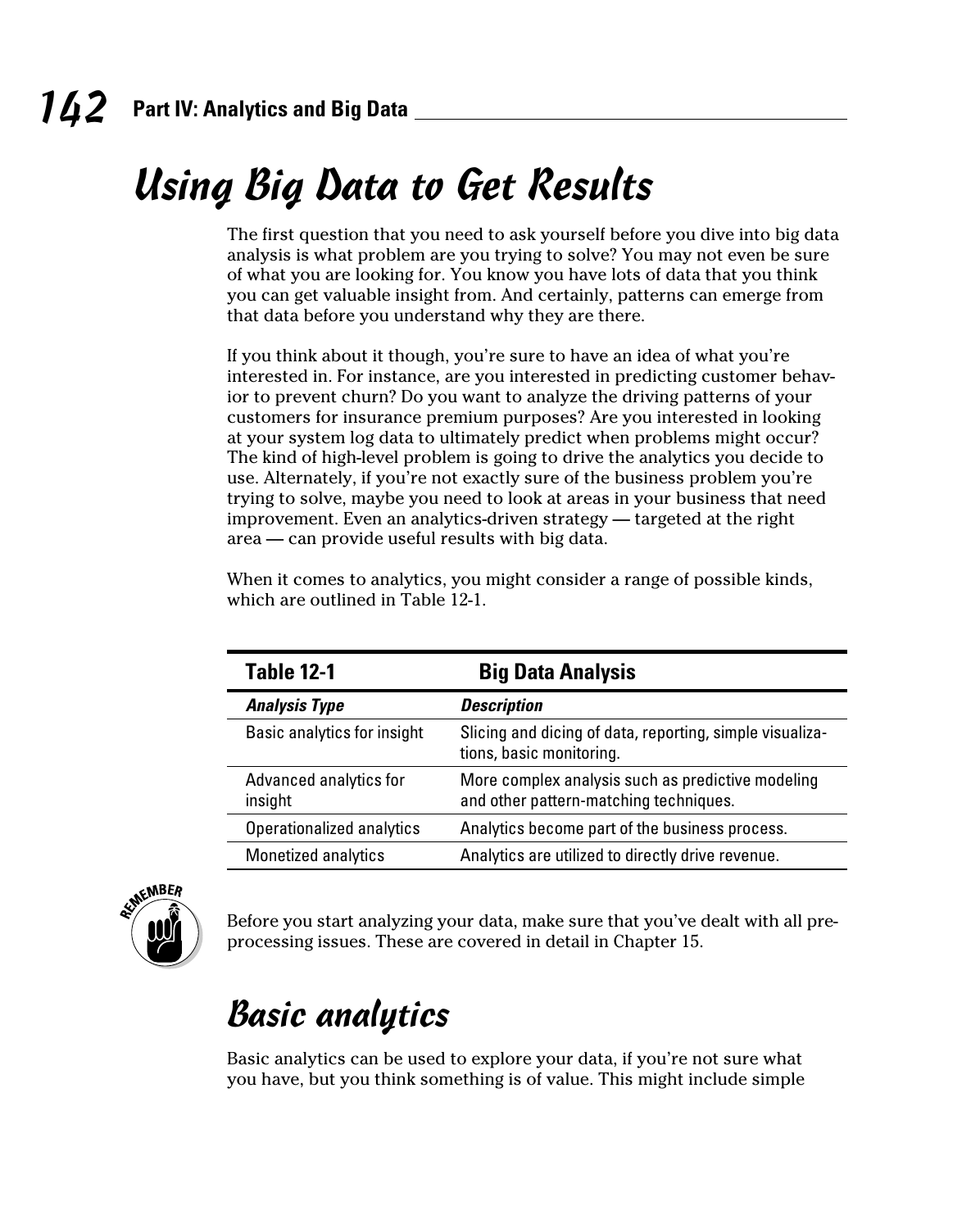visualizations or simple statistics. Basic analysis is often used when you have large amounts of disparate data. Here are some examples:

- ✓ **Slicing and dicing:** *Slicing and dicing* refers to breaking down your data into smaller sets of data that are easier to explore. For example, you might have a scientific data set of water column data from many different locations that contains numerous variables captured from multiple sensors. Attributes might include temperature, pressure, transparency, dissolved oxygen, pH, salinity, and so on, collected over time. You might want some simple graphs or plots that let you explore your data across different dimensions, such as temperature versus pH or transparency versus salinity. You might want some basic statistics such as average or range for each attribute, from each height, for the time period. The point is that you might use this basic type of exploration of the variables to ask specific questions in your problem space. The difference between this kind of analysis and what happens in a basic business intelligence system is that you're dealing with huge volumes of data where you might not know how much query space you'll need to examine it and you're probably going to want to run computations in real time.
- ✓ **Basic monitoring:** You might also want to monitor large volumes of data in real time. For example, you might want to monitor the water column attributes in the preceding example every second for an extended period of time from hundreds of locations and at varying heights in the water column. This would produce a huge data set. Or, you might be interested in monitoring the buzz associated with your product every minute when you launch an ad campaign. Whereas the water column data set might produce a large amount of relatively structured time-sensitive data, the social media campaign is going to produce large amounts of disparate kinds of data from multiple sources across the Internet.
- ✓ **Anomaly identification:** You might want to identify anomalies, such as an event where the actual observation differs from what you expected, in your data because that may clue you in that something is going wrong with your organization, manufacturing process, and so on. For example, you might want to analyze the records for your manufacturing operation to determine whether one kind of machine, or one operator, has a higher incidence of a certain kind of problem. This might involve some simple statistics like moving averages triggered by an alert from the problematic machine.

## Advanced analytics

Advanced analytics provides algorithms for complex analysis of either structured or unstructured data. It includes sophisticated statistical models, machine learning, neural networks, text analytics (described in detail in Chapter 13), and other advanced data-mining techniques. (See the sidebar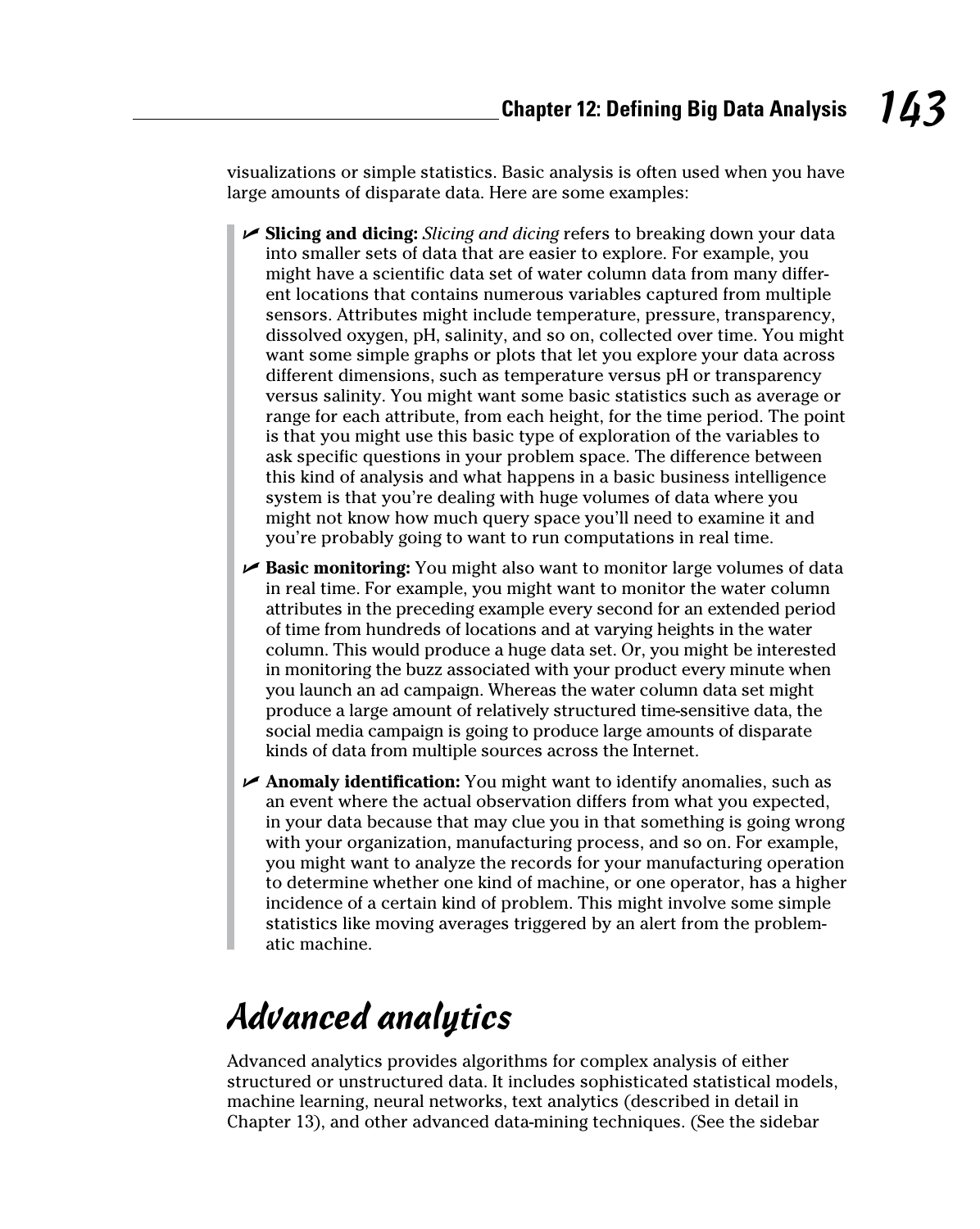"What is data mining?" later in this chapter, for more detail on data mining.) Among its many use cases, advanced analytics can be deployed to find patterns in data, prediction, forecasting, and complex event processing.

While advanced analytics has been used by statisticians and mathematicians for decades, it was not as big a part of the analytics landscape as it is today. Consider that 20 years ago, statisticians at companies were able to predict who might drop a service using advanced survival analysis or machine learning techniques. However, it was difficult to persuade other people in the organization to understand exactly what this meant and how it could be used to provide a competitive advantage. For one thing, it was difficult to obtain the computational power needed to interpret data that kept changing through time.

Today, advanced analytics is becoming more mainstream. With increases in computational power, improved data infrastructure, new algorithm development, and the need to obtain better insight from increasingly vast amounts of data, companies are pushing toward utilizing advanced analytics as part of their decision-making process. Businesses realize that better insights can provide a superior competitive position.

Here are a few examples of advanced analytics for big data:

- ✓ **Predictive modeling:** Predictive modeling is one of the most popular big data advanced analytics use cases. A predictive model is a statistical or data-mining solution consisting of algorithms and techniques that can be used on both structured and unstructured data (together or individually) to determine future outcomes. For example, a telecommunications company might use a predictive model to predict customers who might drop its service. In the big data world, you might have large numbers of predictive attributes across huge amounts of observations. Whereas in the past, it might have taken hours (or longer) to run a predictive model, with a large amount of data on your desktop, you might be able to now run it iteratively hundreds of times if you have a big data infrastructure in place.
- ✓ **Text analytics:** Unstructured data is such a big part of big data, so text analytics — the process of analyzing unstructured text, extracting relevant information, and transforming it into structured information that can then be leveraged in various ways — has become an important component of the big data ecosystem. The analysis and extraction processes used in text analytics take advantage of techniques that originated in computational linguistics, statistics, and other computer science disciplines. Text analytics is being used in all sorts of analysis, from predicting churn, to fraud, and to social media analytics. It is so important that we devote a considerable part of Chapter 13 to this issue of text analytics.
- ✓ **Other statistical and data-mining algorithms:** This may include advanced forecasting, optimization, cluster analysis for segmentation or even microsegmentation, or affinity analysis.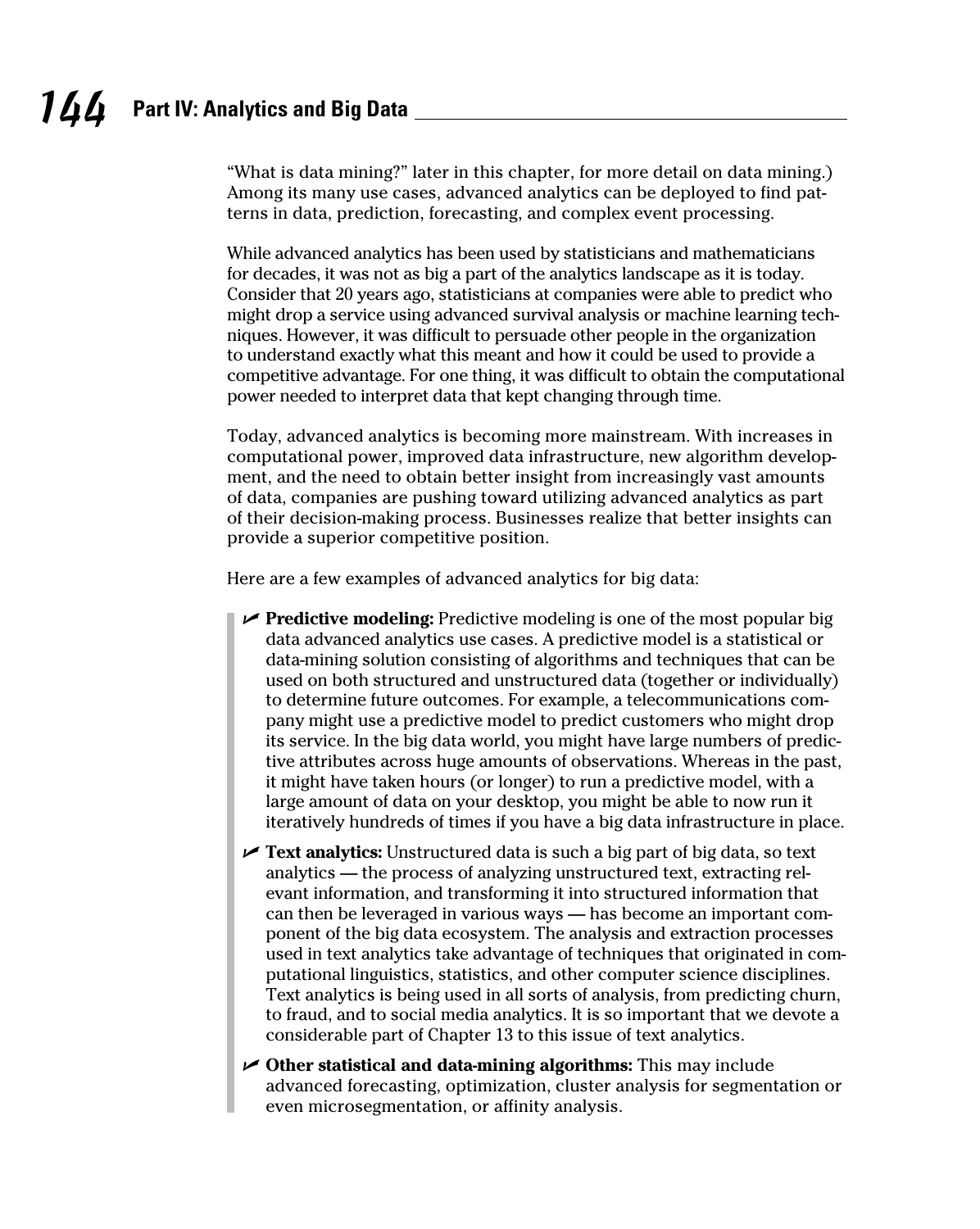#### **What is data mining?**

Data mining involves exploring and analyzing large amounts of data to find patterns in that data. The techniques came out of the fields of statistics and artificial intelligence (AI), with a bit of database management thrown into the mix. Generally, the goal of the data mining is either classification or prediction. In classification, the idea is to sort data into groups. For example, a marketer might be interested in the characteristics of those who responded versus who didn't respond to a promotion. These are two classes. In prediction, the idea is to predict the value of a continuous (that is, nondiscrete) variable. For example, a marketer might be interested in predicting those who *will* respond to a promotion.

Typical algorithms used in data mining include the following:

- ✓ **Classification trees:** A popular datamining technique that is used to classify a dependent categorical variable based on measurements of one or more predictor variables. The result is a tree with nodes and links between the nodes that can be read to form if-then rules.
- ✓ **Logistic regression:** A statistical technique that is a variant of standard regression but extends the concept to deal with classification. It produces a formula that predicts the probability of the occurrence as a function of the independent variables.
- ✓ **Neural networks:** A software algorithm that is modeled after the parallel architecture of animal brains. The network consists of input nodes, hidden layers, and output nodes. Each of the units is assigned a weight. Data is given to the input node, and by a system of trial and error, the algorithm adjusts the weights until it meets a certain stopping criteria. Some people have likened

this to a black–box (you don't necessarily know what is going on inside) approach.

✓ **Clustering techniques like K-nearest neighbors:** A technique that identifies groups of similar records. The K-nearest neighbor technique calculates the distances between the record and points in the historical (training) data. It then assigns this record to the class of its nearest neighbor in a data set.

Here's a classification tree example. Consider the situation where a telephone company wants to determine which residential customers are likely to disconnect their service. The telephone company has information consisting of the following attributes: how long the person has had the service, how much he spends on the service, whether he has had problems with the service, whether he has the best calling plan for his needs, where he lives, how old he is, whether he has other services bundled together with his calling plan, competitive information concerning other carriers plans, and whether he still has the service or has disconnected the service. Of course, you can find many more attributes than this. The last attribute is the outcome variable; this is what the software will use to classify the customers into one of the two groups — perhaps called stayers and flight risks.

The data set is broken into training data and a test data set. The training data consists of observations (called attributes) and an outcome variable (binary in the case of a classification model) — in this case, the stayers or the flight risks. The algorithm is run over the training data and comes up with a tree that can be read like a series of rules. For example, if the customers have been with the company for more than ten years and they are over 55 years old, they are likely to remain as loyal customers.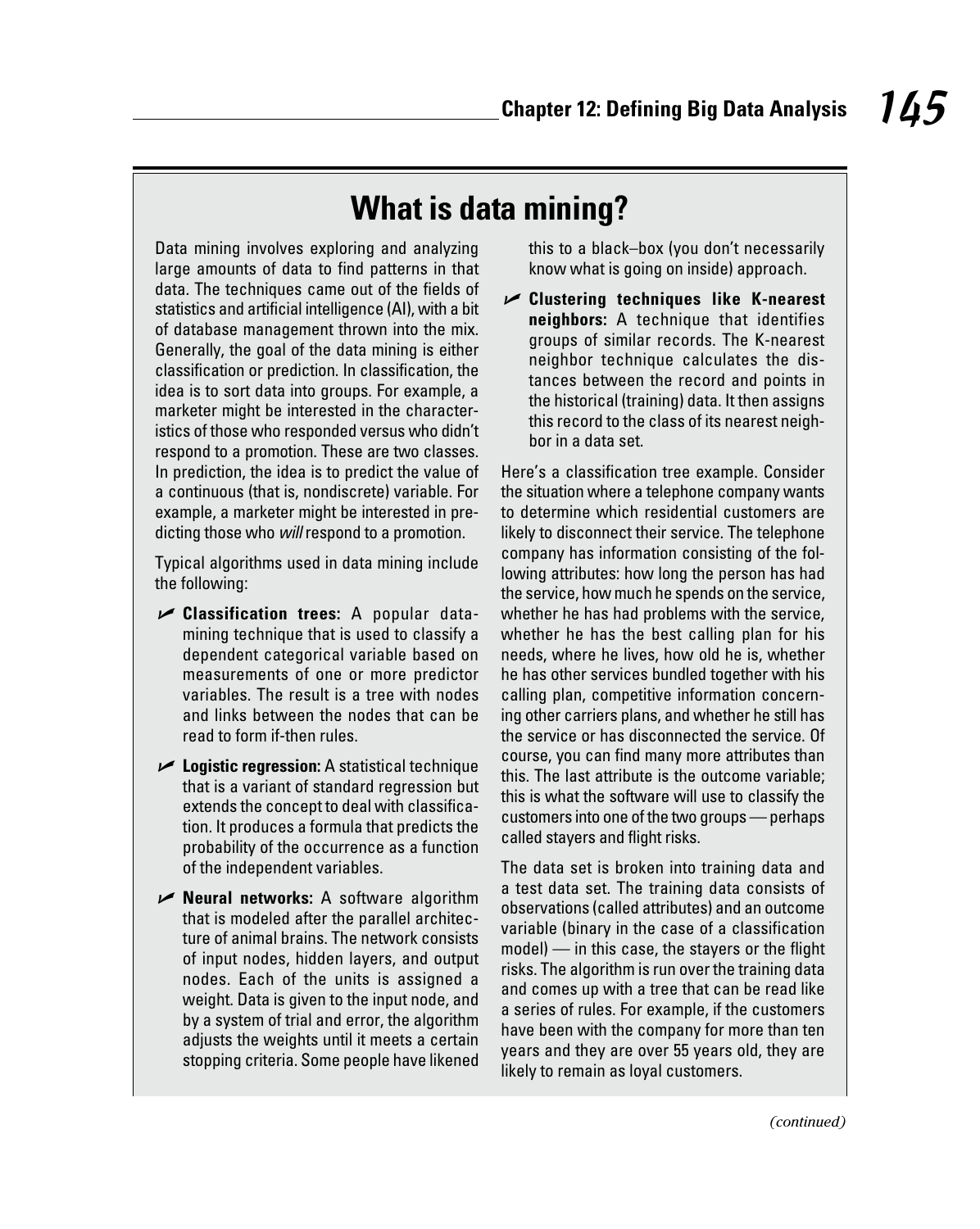*(continued)*

These rules are then run over the test data set to determine how good this model is on "new data." Accuracy measures are provided for the model. For example, a popular technique is the confusion matrix. This matrix is a table that provides information about how many cases were correctly versus incorrectly classified. If the

model looks good, it can be deployed on other data, as it is available (that is, using it to predict new cases of flight risk). Based on the model, the company might decide, for example, to send out special offers to those customers whom it thinks are flight risks.



Advanced analytics doesn't require big data. However, being able to apply advanced analytics with big data can provide some important results.

## Operationalized analytics

When you operationalize analytics, you make them part of a business process. For example, statisticians at an insurance company might build a model that predicts the likelihood of a claim being fraudulent. The model, along with some decision rules, could be included in the company's claims-processing system to flag claims with a high probability of fraud. These claims would be sent to an investigation unit for further review. In other cases, the model itself might not be as apparent to the end user. For example, a model could be built to predict customers who are good targets for upselling when they call into a call center. The call center agent, while on the phone with the customer, would receive a message on specific additional products to sell to this customer. The agent might not even know that a predictive model was working behind the scenes to make this recommendation.

### Monetizing analytics

Analytics can be used to optimize your business to create better decisions and drive bottom- and top-line revenue. However, big data analytics can also be used to derive revenue above and beyond the insights it provides just for your own department or company. You might be able to assemble a unique data set that is valuable to other companies, as well. For example, credit card providers take the data they assemble to offer value-added analytics products. Likewise, with financial institutions. Telecommunications companies are beginning to sell location-based insights to retailers. The idea is that various sources of data, such as billing data, location data, text-messaging data, or web-browsing data can be used together or separately to make inferences about customer behavior patterns that retailers would find useful. As a regulated industry, they must do so in compliance with legislation and privacy policies.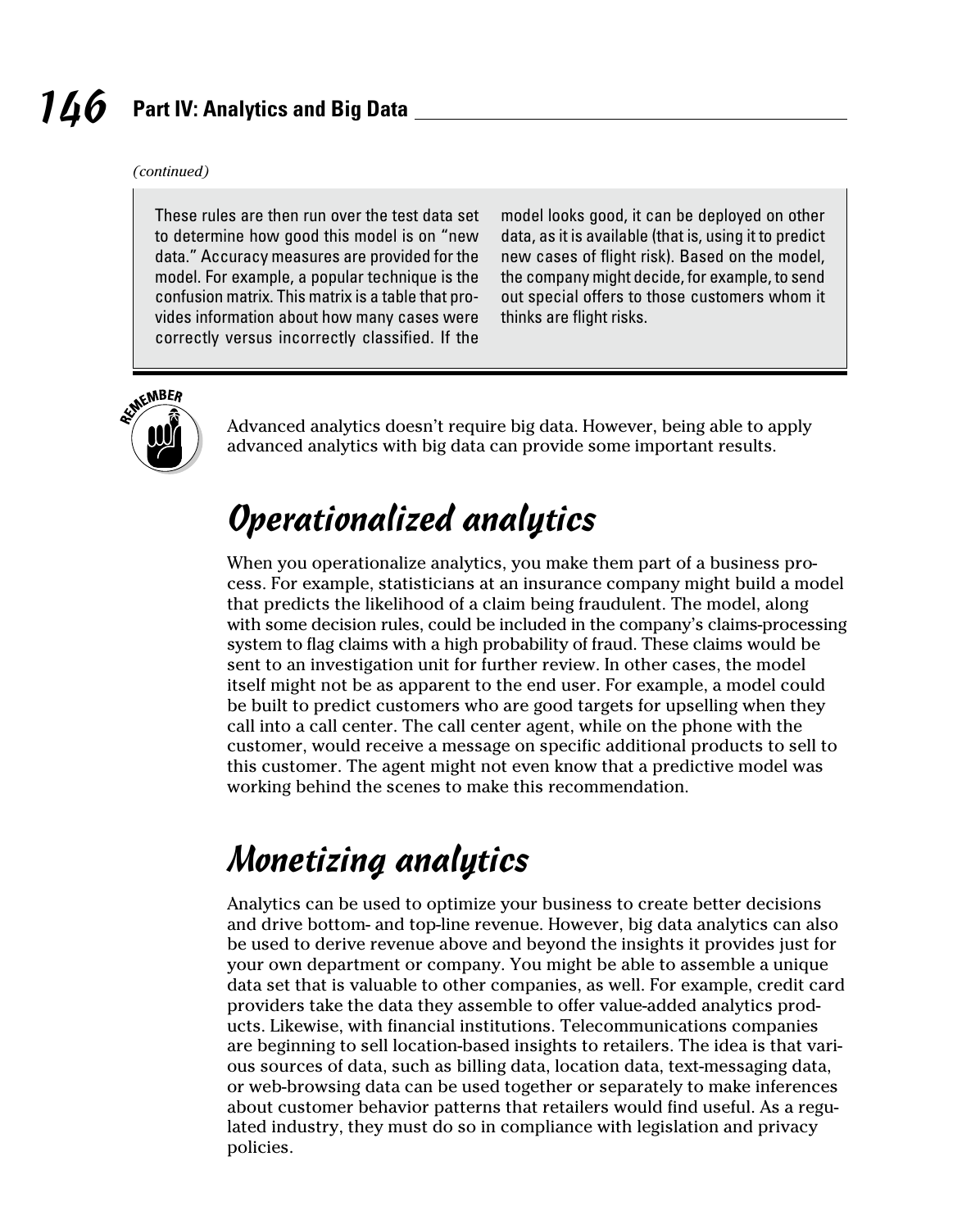## Modifying Business Intelligence Products to Handle Big Data

Traditional business intelligence products weren't really designed to handle big data. They were designed to work with highly structured, well-understood data, often stored in a relational data repository and displayed on your desktop or laptop computer. This traditional business intelligence analysis is typically applied to snapshots of data rather than the entire amount of data available. So what's different when you start to analyze big data?

#### Data

As we discuss in Chapter 2, big data consists of structured, semi-structured, and unstructured data. You often have a lot of it, and it can be quite complex. When you think about analyzing it, you need to be aware of the potential characteristics of your data:

- ✓ **It can come from untrusted sources.** Big data analysis often involves aggregating data from various sources. These may include both internal and external data sources. How trustworthy are these external sources of information? For example, how trustworthy is social media data like a tweet? The information may be coming from an unverified source. The integrity of this data needs to be considered in the analysis. We talk more about big data security and governance in Chapter 19.
- ✓ **It can be dirty.** Dirty data refers to inaccurate, incomplete, or erroneous data. This may include the misspelling of words; a sensor that is broken, not properly calibrated, or corrupted in some way; or even duplicated data. Data scientists debate about where to clean the data — either close to the source or in real time. Of course, one school of thought says that the dirty data should not be cleaned at all because it may contain interesting outliers. The cleansing strategy will probably depend on the source and type of data and the goal of your analysis. For example, if you're developing a spam filter, the goal is to detect the bad elements in the data, so you would not want to clean it.
- ✓ **The signal-to-noise ratio can be low.** In other words, the signal (usable information) may only be a tiny percent of the data; the noise is the rest. Being able to extract a tiny signal from noisy data is part of the benefit of big data analytics, but you need to be aware that the signal may indeed be small.
- ✓ **It can be real-time.** In many cases, you'll be trying to analyze real-time data streams. We cover a whole set of complexities about how to analyze this data in Chapter 16.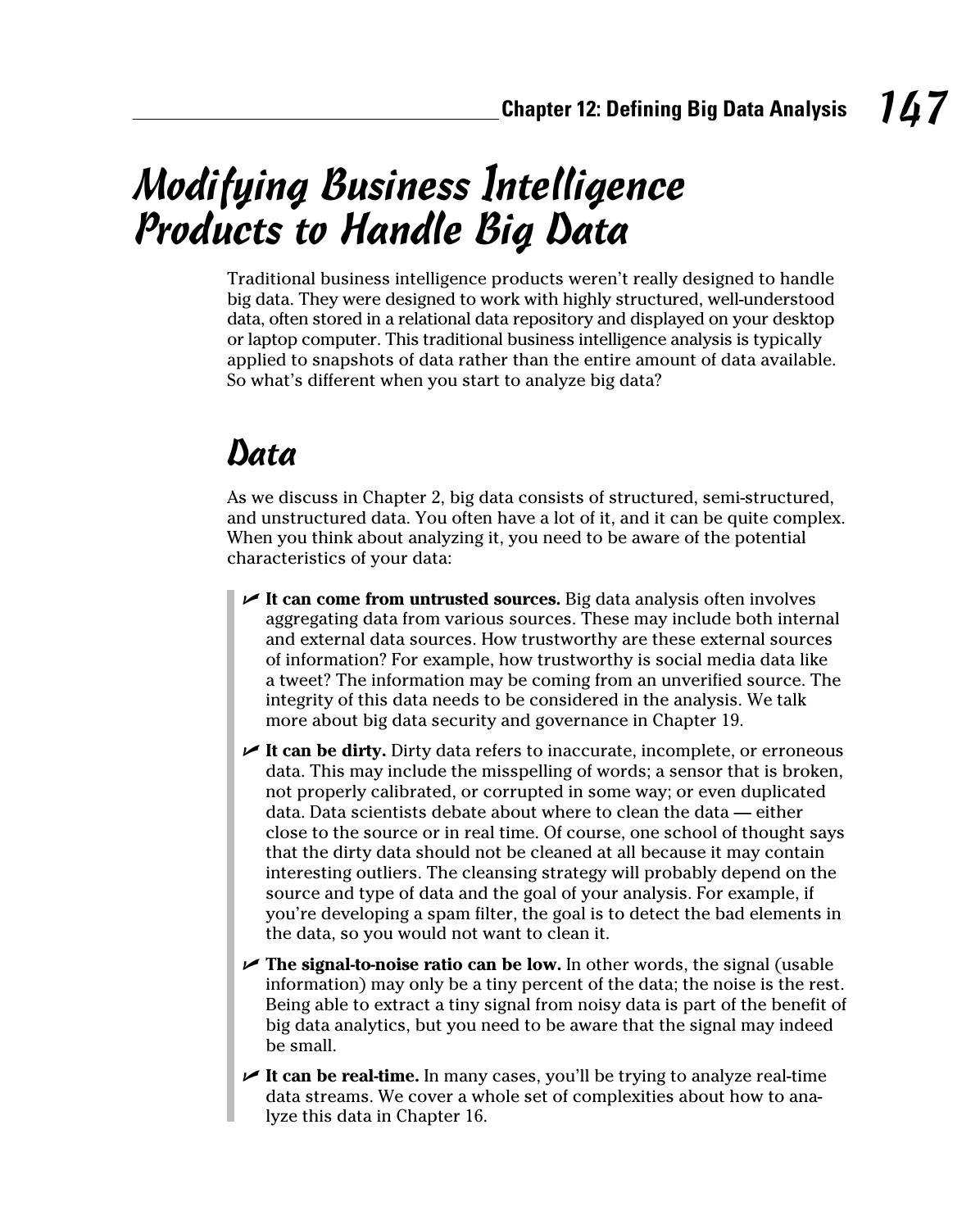

Big data governance is going to be an important part of the analytics equation. Underneath business analytics, enhancements will need to be made to governance solutions to ensure the veracity coming from the new data sources, especially as it is being combined with existing trusted data stored in a warehouse. Data security and privacy solutions also need to be enhanced to support managing/governing big data stored within new technologies. Governance and security and so important that we devote Chapter 19 to it.

## Analytical algorithms

When you're considering big data analytics, you need to be aware that when you expand beyond the desktop, the algorithms you use often need to be *refactored,* changing the internal code without affecting its external functioning. The beauty of a big data infrastructure is that you can run a model that used to take hours or days in minutes. This lets you iterate on the model hundreds of times over. However, if you're running a regression on a billion rows of data across a distributed environment, you need to consider the resource requirements relating to the volume of data and its location in the cluster. Your algorithms need to be data aware.

Additionally, vendors are starting to offer a new breed of analytics designed to be placed close to the big data sources to analyze data in place rather than first having to store it and then analyze it. This approach of running analytics closer to the data sources minimizes the amount of stored data by retaining only the high-value data. It is also enables you to analyze the data sooner, looking for key events, which is critical for real-time decision making. We discuss these kinds of techniques in more detail in Chapter 14.

Of course, analytics will continue to evolve. For example, you may need realtime visualization capabilities to display real-time data that is continuously changing. How do you practically plot a billion points on a graph plot? Or, how do you work with the predictive algorithms so that they perform fast enough and deep enough analysis to utilize an ever-expanding, complex data set? This is an area of active research.

## Infrastructure support

We spend a good deal of this book talking about the infrastructure needed to support big data, so we don't go into detail about that here. You might want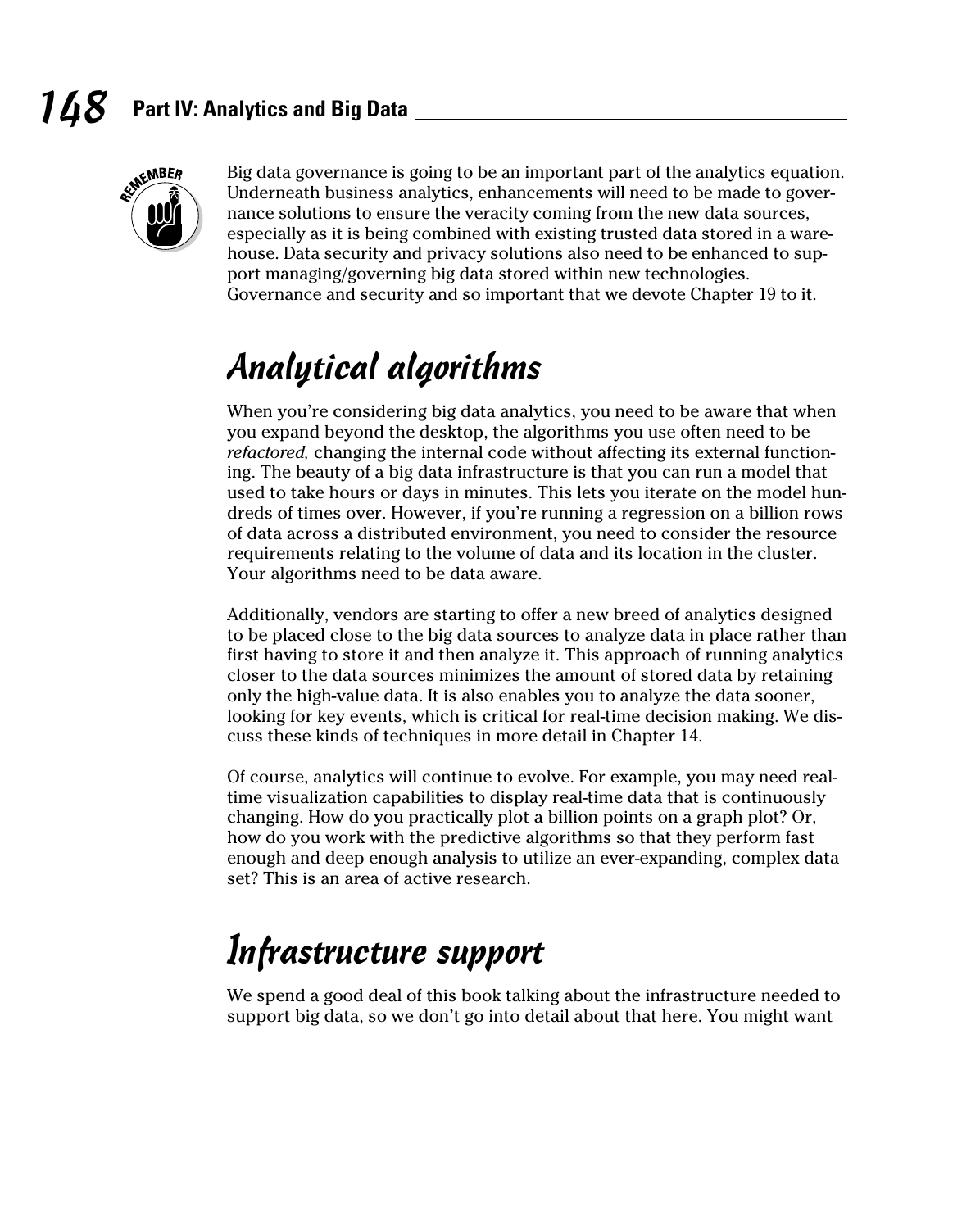to turn to Chapter 4 for more details on infrastructure issues. Suffice it to say that if you're looking for a platform, it needs to achieve the following:

- ✓ **Integrate technologies:** The infrastructure needs to integrate new big data technologies with traditional technologies to be able to process all kinds of big data and make it consumable by traditional analytics.
- ✓ **Store large amounts of disparate data:** An enterprise-hardened Hadoop system may be needed that can process/store/manage large amounts of data at rest, whether it is structured, semi-structured, or unstructured.
- ✓ **Process data in motion:** A stream-computing capability may be needed to process data in motion that is continuously generated by sensors, smart devices, video, audio, and logs to support real-time decision making.
- ✓ **Warehouse data:** You may need a solution optimized for operational or deep analytical workloads to store and manage the growing amounts of trusted data.

And of course, you need the capability to integrate the data you already have in place along with the results of the big data analysis.

## Studying Big Data Analytics Examples

Big data analytics has many different use cases. We mention examples throughout this book, but we now look at a few others from Internet companies and others.

#### Orbitz

If you've ever looked for deals on travel, you've probably been to sites like Orbitz ([www.orbitz.com](http://www.orbitz.com)). The company was established in 1999, and its website went live in 2001. Users of Orbitz perform over a million searches a day, and the company collects hundreds of gigabytes of raw data each day from these searches. Orbitz realized that it might have useful information in the web log files that it was collecting from its web analytics software that contained information about consumer interaction with its site.

In particular, it was interested to see whether it could identify consumer preferences to determine the best-performing hotels to display to users so that it could increase conversions (bookings). It had not been utilizing this data in the past because it was too expensive to store all of it. It implemented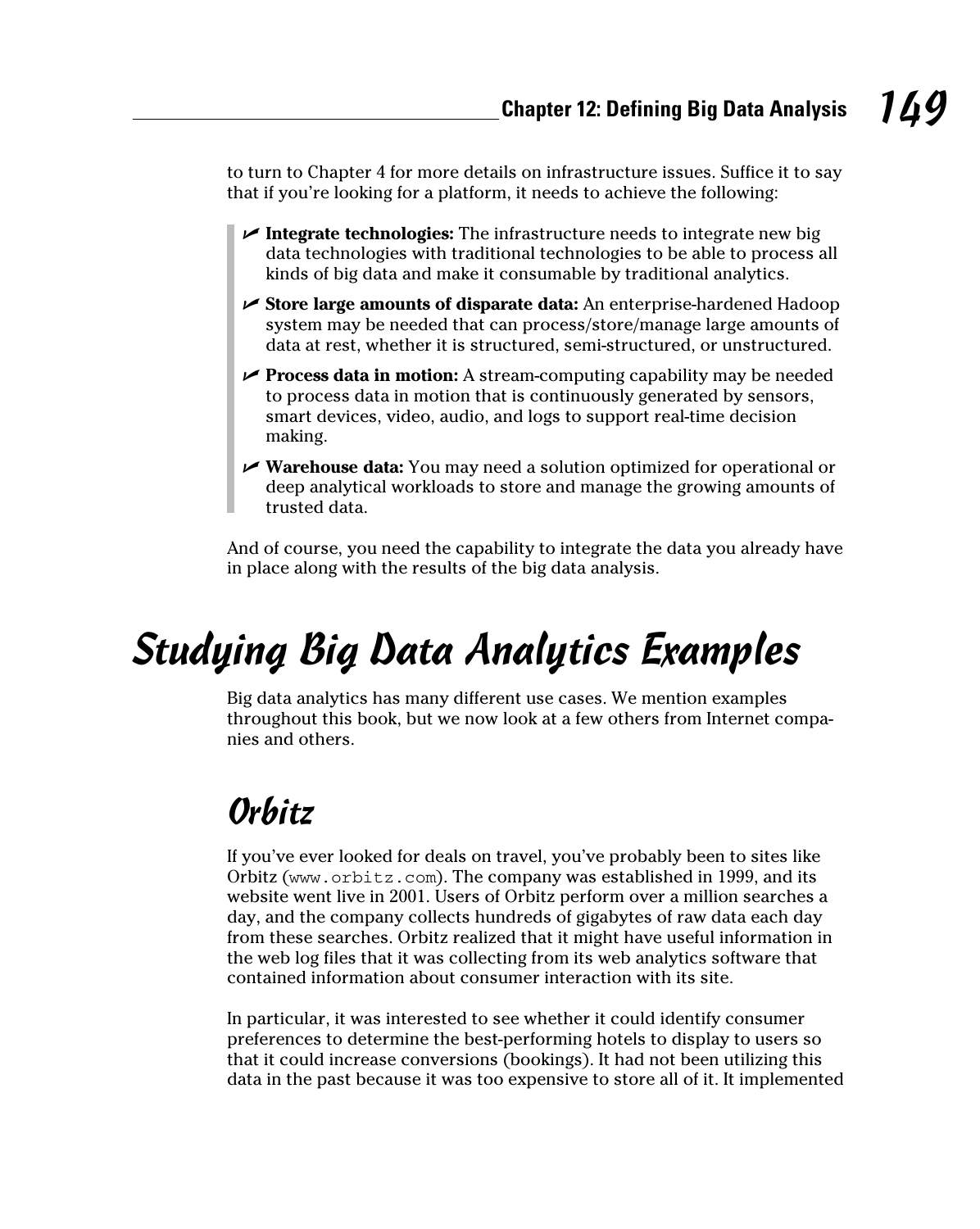Hadoop and Hive running on commodity hardware to help. Hadoop provided the distributed file system and Hive provided an SQL-type interface. It took a series of steps to put the data into Hive. After the data was in Hive, the company used *machine learning* — a data-driven (and data-mining; see the sidebar earlier in this chapter) approach to unearthing patterns in data and helping to analyze the data. For more details about Hadoop and Hive, turn to Chapters 9 and 10.

## Nokia

Nokia provides wireless communication devices and services. The company believes that its data is a strategic asset. Its big data analytics service includes a multipetabyte platform that executes over tens of thousands of jobs each day. This includes utilizing advanced analytics over terabytes of streaming data. For example, the company wants to understand how people interact with its different applications on its phones. Nokia wants to understand what features customers use, how they use a feature, and how they move from feature to feature and whether they get lost in the application as they are using it. This level of detail helps the company lay out new features for its applications and improve customer retention.

## NASA

NASA is using predictive models to analyze safety data on aircrafts. It wants to understand whether the introduction of a new technology into an aircraft will make a dramatic impact in safety. Needless to say, NASA is dealing with a massive amount of data. Each airplane each day is recording a *thousand* parameters every second for every flight. Some of this data is streaming. The company also receives text data from reports written by pilots and other crew members. NASA also throws weather data (that changes in time and space) into the mix. The data scientists there are looking to predict outcomes — for example, what pattern indicates a possible accident or incident.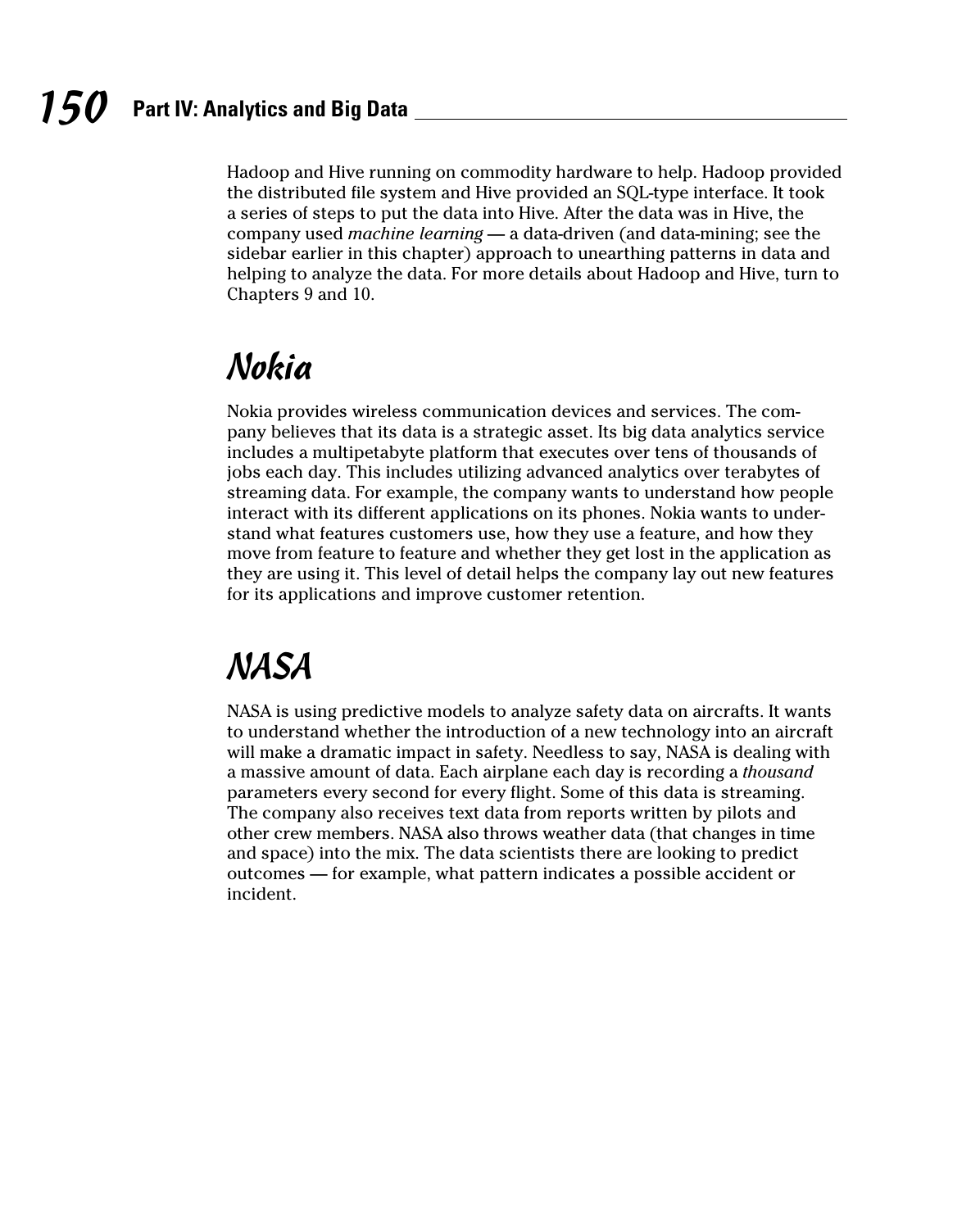## Big Data Analytics Solutions

A number of vendors on the market today support big data solutions. Here is a listing of a few solutions that you may find interesting:

- $\angle$  IBM ([www.ibm.com](http://www.ibm.com/)) is taking an enterprise approach to big data and integrating across the platform including embedding/bundling its analytics. Its products include a warehouse (InfoSphere warehouse) that has its own built-in data-mining and cubing capability. Its new PureData Systems (a packaging of advanced analytics technology into an integrated systems platform) includes many packaged analytical integrations. Its InfoSphere Streams product is tightly integrated with its Statistical Package for the Social Sciences (SPSS) statistical software to support real-time predictive analytics, including the capability to dynamically update models based on real-time data. It is bundling a limited-use license of Cognos Business Intelligence with its key big data platform capabilities (enterprise-class Hadoop, stream computing, and warehouse solutions).
- $\blacktriangleright$  SAS ([www.sas.com](http://www.sas.com/)) provides multiple approaches to analyze big data via its high-performance analytics infrastructure and its statistical software. SAS provides several distributed processing options. These include in-database analytics, in-memory analytics, and grid computing. Deployments can be on-site or in the cloud.
- $\blacktriangleright$  Tableau ([www.tableausoftware.com](http://www.tableausoftware.com/)), a business analytics and data visualization software company, offers its visualization capabilities to run on top appliances and other infrastructure offered by a range of big data partners, including Cirro, EMC Greenplum, Karmasphere, Teradata/ Aster, HP Vertica, Hortonworks, ParAccel, IBM Netezza, and a host of others.
- $\triangleright$  Oracle ([www.oracle.com](http://www.oracle.com/)) offers a range of tools to complement its big data platform called Oracle Exadata. These include advanced analytics via the R programming language, as well as an in-memory database option with Oracle's Exalytics in-memory machine and Oracle's data warehouse. Exadata is integrated with its hardware platform.
- $\triangleright$  Pentaho ([www.pentaho.com](http://www.pentaho.com/)) provides open source business analytics via a community and enterprise edition. Pentaho supports the leading Hadoop-based distributions and supports native capabilities, such as MapR's NFS high-performance mountable file system.